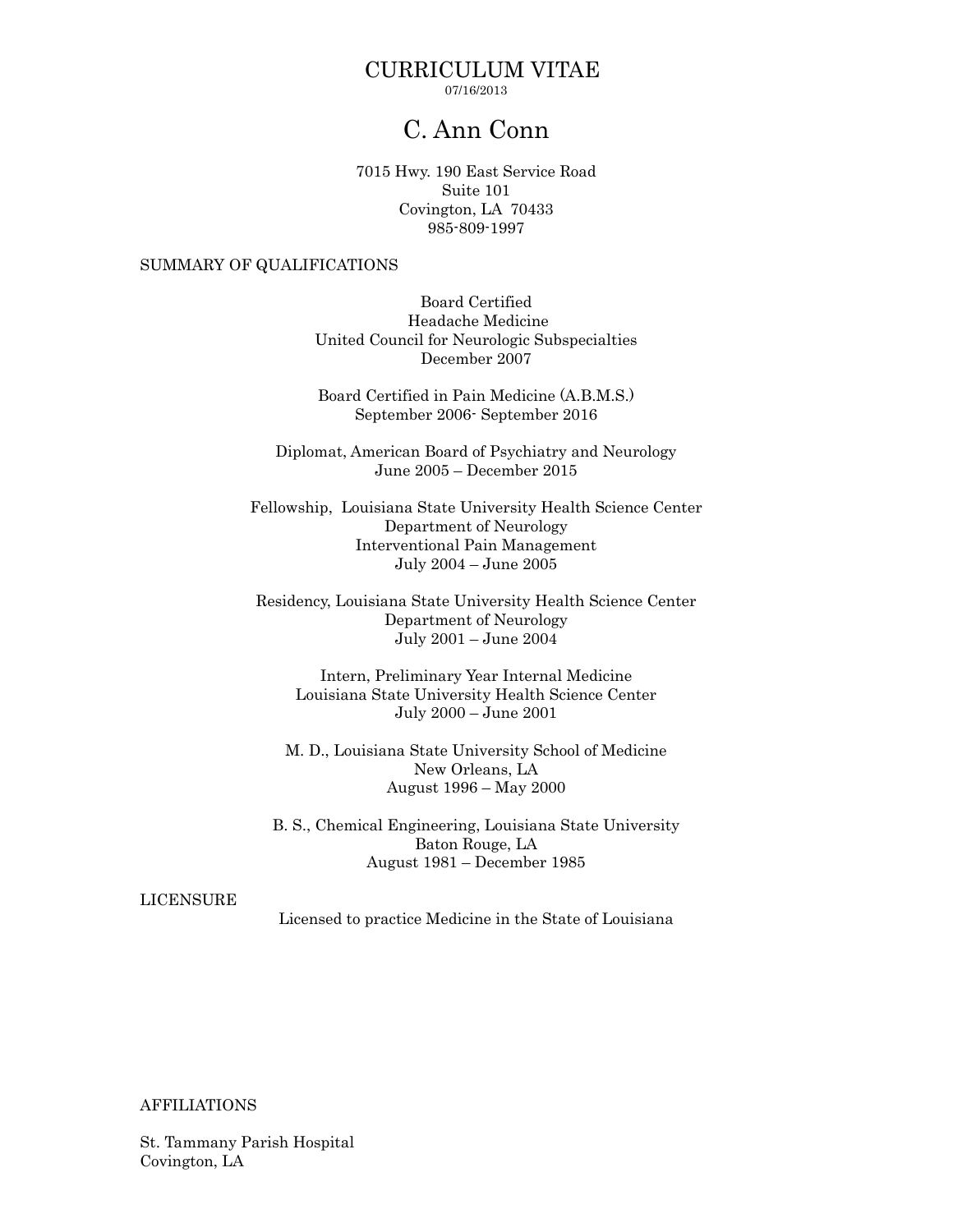#### 2005-present

Lakeview Regional Medical Center Covington, LA 2005-present

Fairway Surgical Hospital Covington, LA 2005-present

LSU Health and Sciences Center New Orleans, LA 2000-present

Northshore Interventional Pain Management Center/Premier Pain Center Covington, LA 2005-present

Summit Surgery Center Covington, LA 2005-present

#### HONORS AND ACTIVITIES

American Society of Interventional Pain Physicians Patient Advocacy Award 2013 Expert witness to Government Accountability Office regarding Interventional Pain Management Louisiana Physicians Health Foundation Board of Trustees Leading Physicians of the World 2012 Selected as one of "70 Best Pain Physicians In America" -- Becker's Orthopedic, Spine and Pain and Management Review, 2011 President, St. Tammany Parish Medical Society American Medical Association's Physician's Recognition Award in Continuing Medical Education 2006-2007,2007-2008, 2010- 2011, 2011-2012 Treasurer, Louisiana Society for Interventional Pain Physicians Louisiana State Medical Society, Council on Legislation, Alternate LAMPAC Representative Pain Physician Journal Editoral Board Member, American Headache Society Member, American Academy of Neurology Member, American Medical Association Member, American Society for Interventional Pain Physicians (ASIPP) Member, American Academy of Cosmetic Physicians Member, American Academy of Cosmetic Surgery Neurology Resident of the Year 2004 AAN 2004 Annual Meeting Scholarship MCLNO Ethics Committee LSU Health Science Mentors Committee on Women's Affairs

#### PUBLICATIONS

Articles in peer reviewed journals

Allan T. Parr, MD, Laxmaiah Manchikanti, MD, Haroon Hameed, MD, Ann Conn, MD, Kavita N. Manchikanti, MD, Ramsin M. Benjamin, MD,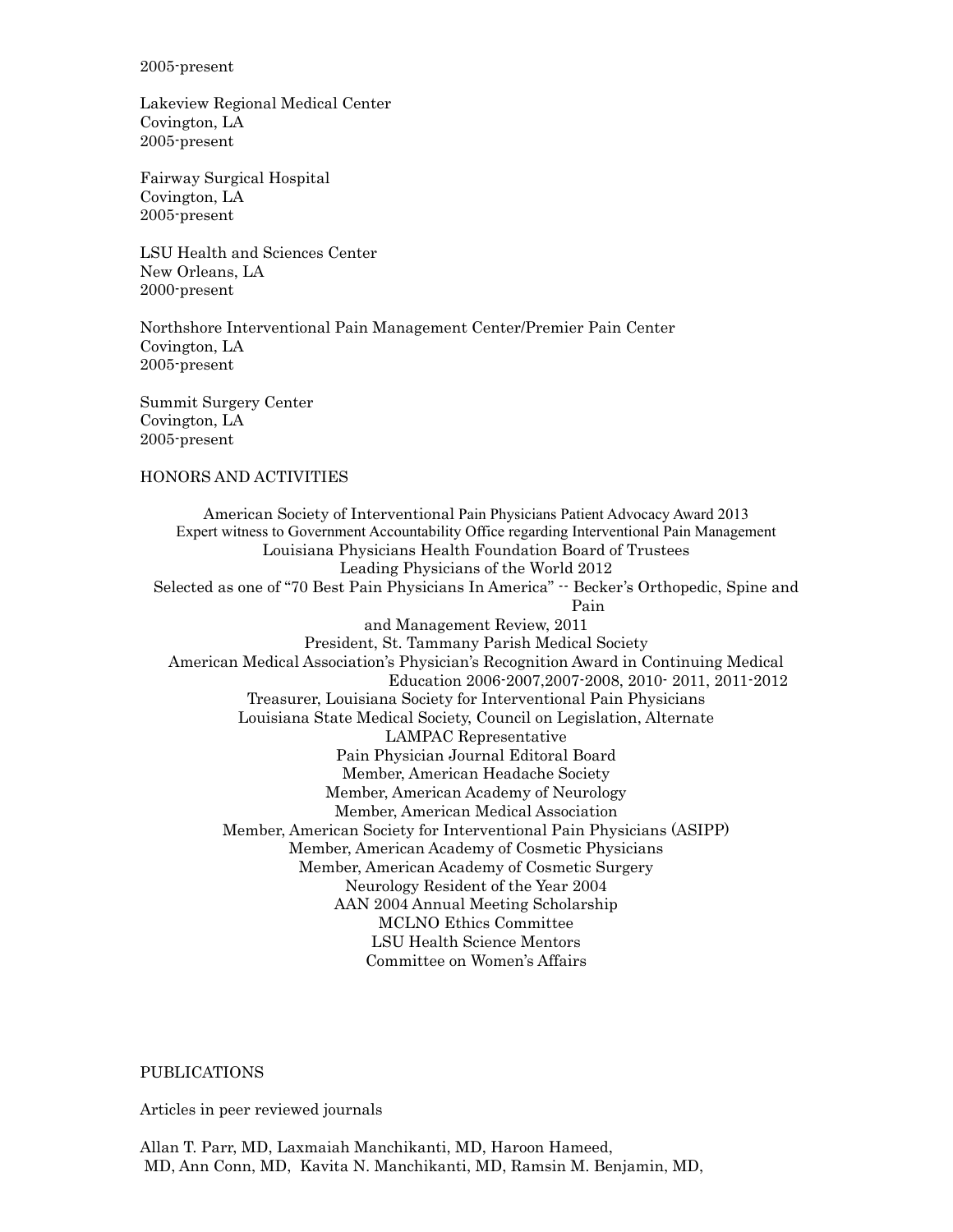## Sudhir Diwan, MD, Vijay Singh, MD, and Salahadin Abdi, MD, PhD " Caudal Epidural Injections in the Management of Chronic Low Back Pain: A Systematic Appraisal of the Literature" Pain Physicians 2012 15:E159-E198

Laxmaiah Manchikanti, MD, Mark V. Boswell, MD, PhD, Vijay Singh, MD, Ramsin M. Benyamin, MD, Bert Fellows, MA, Salahadin Abdi, MD, PhD, Ricardo M. Buenaventura, MD, **Ann Conn, MD,** Sukdeb Datta, MD, Richard Derby, MD, Frank J.E. Falco, MD, Stephanie Erhart, MS, Sudhir Diwan, MD, Salim M. Hayek, MD, PhD, Standiford Helm II, MD, Allan T. Parr, MD, David M. Schultz, MD, Howard S. Smith, MD, Lee R. Wolfer, MD, Joshua A. Hirsch, MD "Comprehensive Evidence-Based Guidelines for Interventional Techniques in the Management of Chronic Spinal Pain**"** Pain Physicians 2009;12;699-802

Ramsin Benjamin, M.D., Vijay Singh, MD, Alland T. Parr, MD, Ann Conn, M.D., Sudhir Diwan , M.D., and Salahandin Abdi, MD, PhD "Systematic Review of the Effectiveness of Cervical Epidurals in the Management of Chronic Neck Pain" Pain Physicians 2009: 12:1:137-157

Ann Conn, MD, Ricardo M. Buenaventura, MD, Sukdeb Datta, MD, Salahadin Abdi, MD, PhD, Sudhir Diwan, MD "Systematic Review of Caudal Epidural Injections in the Management of Chronic Low Back Pain" Pain Physicians 2009; 12;109-135

#### CONTINUING EDUCATION

Louisiana Medical Mutual Insurance Company " Understanding and Reducing Diagnostic Error" June 18, 2013 1 AMA PRA Category 1 credit

American Society of Interventional Pain Physicians 15<sup>th</sup> Annual Meeting June 8-10, 2013 11.75 Category 1 CME credits

Louisiana Medical Mutual Insurance Company " New Developments in Informed Consent" April 17, 2013 1 AMA PRA Category 1 credit

- American Headache Society—Stage B- Performance in Practice CME October 8, 2012 5 AMA PRA Category 1 credits
- American Headache Society—Stage A- Performance in Practice CME October 2, 2012 5 AMA PRA Category 1 credits

American Headache Society for the Self-Assessment CME October 2, 2012 2 AMA PRA Category 1 credits

American Headache Society—Stage C- Performance in Practice CME October 10, 2012 10 AMA PRA Category 1 credits

 Louisiana Medical Mutual Insurance Company "Standard of Care 2012" April 18, 2012 1 AMA PRA Category 1 credit

The American Osteopathic Association of Prolotherapy Regenerative Medicine- Annual Spring Training Seminar April 12-15, 2012 24.5 1-A CME Credits

> American Academy of Neurology 2010-2012 100.6 Category 1 CME Credits total

American Headache Society "Chronic Migraine Education Program (CMEP) March 12, 2012 4.5 AMA PRA Category 1 Credits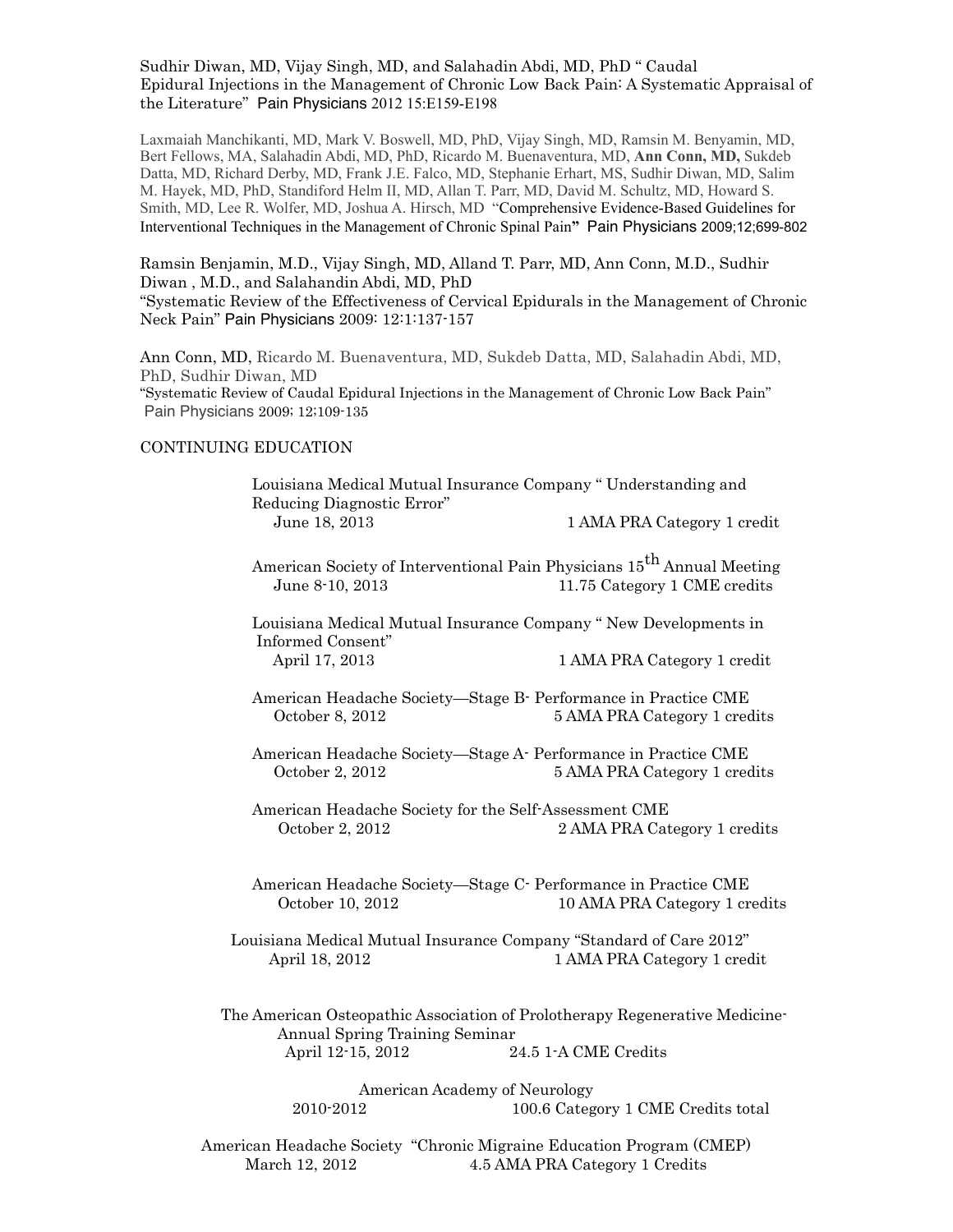American Headache Society "Optimizing Treatment of Chronic Migraine, Part 1: Focus on Preventive Treatment March 12, 2012 1 AMA PRA Category 1 Credit

American Headache Society " Optimizing Treatment for Chronic Migraine, Part 2: Focus on Acute Treatment" March 12, 2012 0.25 AMA PRA Category 1 Credit

> UC San Diego School of Medicine "Untangling the Knots of Neuropathic Pain Identifying the Not so Obvious" August 3, 2011 1 AMA PRA Category 1 Credit

Medscape " Therapeutic Use of Omega-3 Fatty Acids in Bipolar Disorder" July 11, 2011 1 AMA PRA Category 1 Credit

American Society of Interventional Pain Management  $13^{th}$  Annual Meeting June 25-27, 2011 13.5 Category 1 CME Credits

Non-Prescription Medicines; American Headache Society January 10, 2011 1.25 AMA PRA Category 1 Credits

Mechanisms & Neuroplasticity of Pain: Clinical Implications; Penn State College of Medicine August 13, 2010 1.25 AMA PRA Category 1 Credits

American Academy of Neurology; Neurology Journal Online Issues 74/1-74/4 August 6, 2010 6 AMA PRA Category 1 Credits

Topical NSAID's May Be Safe, Effective for Acute Musculoskeletal Conditions July 26,2010 0.25 AMA PRA Category 1 Credit Internet http://www .medscape.com

NEJM Weekly CME Program--Early Alzheimer's Disease; New England Journal of Medicine2010;362:2194-2201 July 26, 2010 1 AMA PRA Category 1 Credit

NEJM Weekly CME Program--Triptan Therapy in Migraine; New England Journal of Medicine 2010;363:63-70 July 26, 2010 1 AMA PRA Category 1 Credit

American Society of interventional Pain Physicians  $12^{th}$  Annual Meeting June 26-28, 2010 17.25 CME credits

NEJM Weekly CME program--The Beat Goes On; New England Journal of Medicine 2010;362:e53 April 20, 2010 2 AMA PRA Category 1 Credits

American College of Physicians PIER--Headache( Complementary/Alternative Medicine) March 29,2010 1 AMA PRA Category 1 Credit

NEJM Weekly CME program--Temporomandibular Disorders; New England Journal of Medicine 2008; 359:2693-2705 March 29, 2010 1 AMA PRA Category 1 Credit

NEJM Weekly CME program--Cervical Radiculopathy; New England Journal of Medicine 2005; 353:392-399 March 25, 2010 1 AMA PRA Category 1 Credit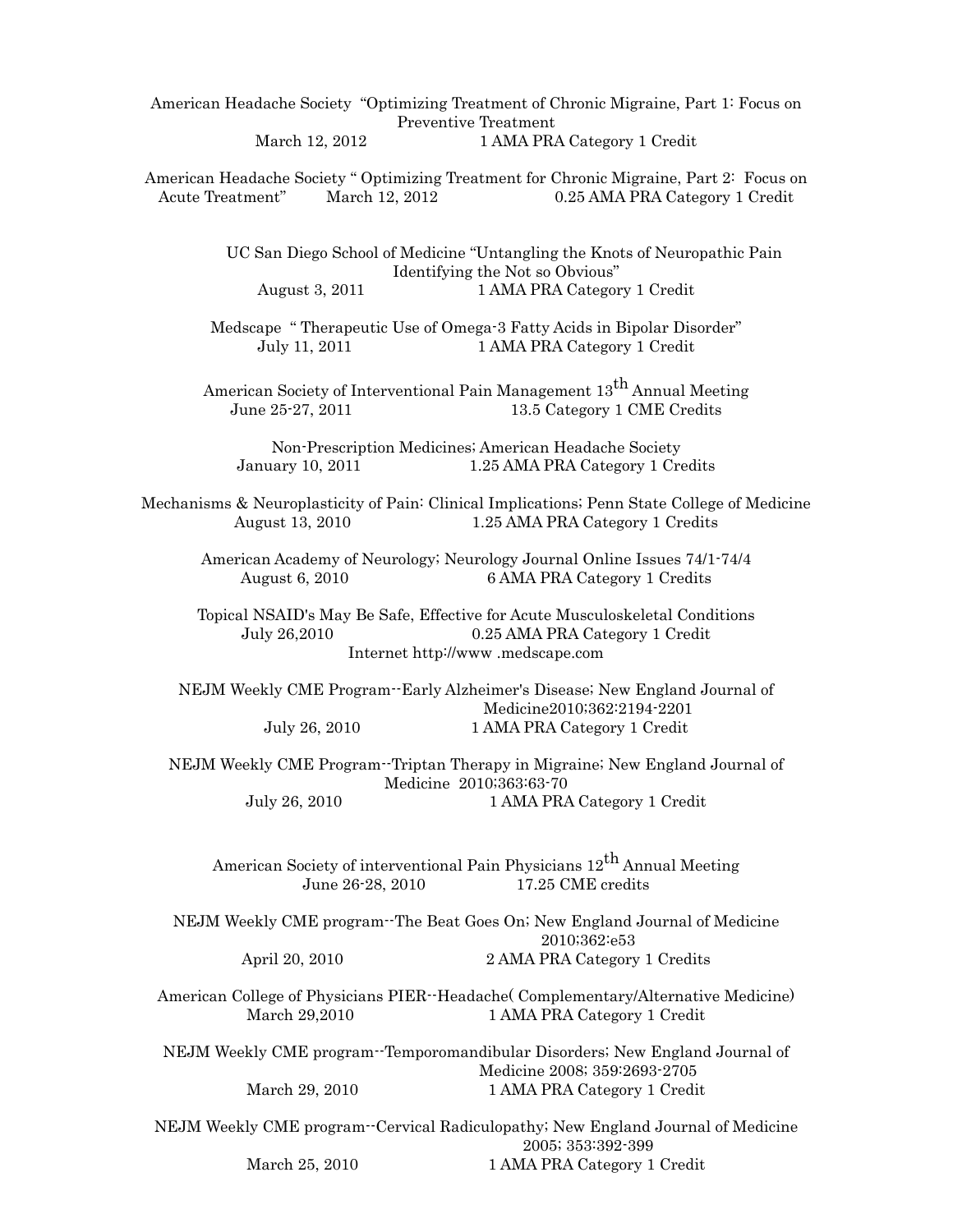|                                                                                         | NEJM Weekly CME program--Migraine-Current Understanding and Treatment; New                                                                                                     |
|-----------------------------------------------------------------------------------------|--------------------------------------------------------------------------------------------------------------------------------------------------------------------------------|
| March 25, 2010                                                                          | England Journal of Medicine 2002; 346:257-270<br>1 AMA PRA Category 1 Credit                                                                                                   |
|                                                                                         | NEJM Weekly CME program - Oral Opioid Therapy for Chronic Peripheral and Central<br>Neuropathic Pain; New England Journal of Medicine 2003;<br>348:1223-1232                   |
| March 25, 2010                                                                          | 1 AMA PRA Category 1 Credit                                                                                                                                                    |
| March 24, 2010                                                                          | NEJM Weekly CME program-Morphine, Gabapentin, or Their Combination for Neuropathic<br>Pain; New England Journal of Medicine 2005; 352: 1324-1334<br>1AMA PRA Category 1 Credit |
|                                                                                         | NEJM Weekly CME program--Painful Sensory Neuropathy; New England Journal of                                                                                                    |
| March 24, 2010                                                                          | Medicine 2003; 348:1234-1255<br>1 AMA PRA Category 1 Credit                                                                                                                    |
| March 24, 2010                                                                          | NEJM Weekly CME program - Opioid Therapy for Chronic Pain; New England Journal of<br>Medicine 2003;349:1943-1953<br>1 AMA PRA Category 1 Credit                                |
|                                                                                         |                                                                                                                                                                                |
|                                                                                         | NEJM Weekly CME program - Persistent Low Back Pain; New England Journal of Medicine<br>2005; 352:1891-1898                                                                     |
| March 24, 2010                                                                          | 1 AMA PRA Category 1 Credit                                                                                                                                                    |
| Ablation Bests Antiarrhythmic Drug Therapy in Recurrent Paroxysmal AF: THERMACOOL<br>AF |                                                                                                                                                                                |
| March 22, 2010                                                                          | .25 AMA PRA Category 1 Credits                                                                                                                                                 |
| March 22, 2010                                                                          | Severe Behavioral Problems in Childhood Predict Chronic Pain in Later Life<br>.25 AMA PRA Category 1 Credit                                                                    |
|                                                                                         | NEJM Weekly CME Program-Verbal Ostemyelitis Werner Zimmerli; New England Journal<br>of Medicine 2010; 362:1022-1029                                                            |
| March 19, 2010                                                                          | 1 AMA PRA Category 1 Credit                                                                                                                                                    |
| December 10, 2009                                                                       | Case—38-2009—A 16 Year-Old Boy with Paroxysmal Headaches and Visual Changes<br>Steven D. Brass, et al.; N Engl J Med 2009<br>1 AMA PRA Category 1 Credit                       |
|                                                                                         |                                                                                                                                                                                |
| October 13, 2009                                                                        | Lupus Anticoagulant a Major Risk for Stroke and MI in Young Women<br>.25 AMA PRA Category 1 Credit                                                                             |
| October 13, 2009                                                                        | Trial Results Raise Doubts About Vertebroplasty<br>.25 AMA PRA Category 1 Credit                                                                                               |
| October 7, 2009                                                                         | Prevention of Cardiovascular Morbidity Associated With Atrial Fibrillation<br>1.50 AMA PRA Category 1 Credits                                                                  |
| October 7, 2009                                                                         | European Guidelines Update Drug treatment of Migraine<br>.25 AMA PRA Category 1 Credit                                                                                         |
| June 27, 2009                                                                           | American Society of interventional Pain Physicians 11 <sup>th</sup> Annual Meeting<br>15.75 CME Credits                                                                        |
| Cine-Med, Inc.<br>June 7, 2009                                                          | The Aesthetic Show<br>18.00 AMA PRA Credits                                                                                                                                    |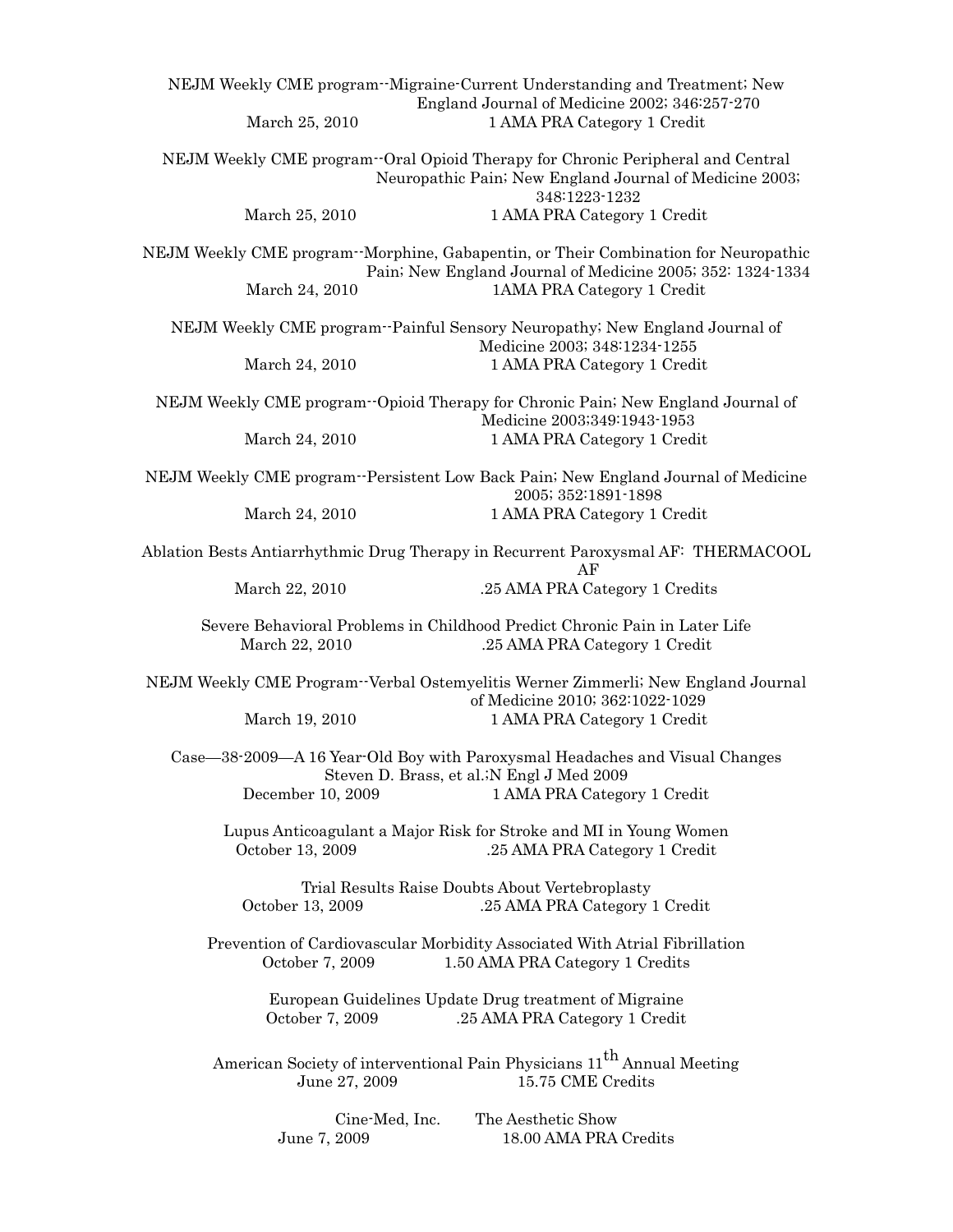Medscape Pathophysiology and Slow Wave Sleep April 6, 2009 .25 AMA PRA Cat 1 Credits

FDA Approves Milnacipran for Fibromyalgia Feb. 5, 2009 .25 AMA PRA Credits

The American Academy of Cosmetic Surgery 25<sup>th</sup> Scientific Meeting "Not A Day Over Twenty-Five" January 15-18, 2009 6 AMA PRA Cat 1 Credits

Advanced Tumescent Liposculpture with Fat Transfer July 27, 2008 20.00 AMA PRA Cat 1 Credits Elsevier Office of Continuing Medical Education

Medscape---Leg Discomfort in a 35 – Year – Old Women and Hyperactivity in Her 8 Year Old Son July 23, 2008 0.5 AMA PRA Cat 1 Credit

University of Louisville School of Medicine

American Society of Interventional Pain Physicians 10<sup>th</sup> Annual Meeting June 22, 2008 9.75 CME Credits

University of Louisville School of Medicine

Society of Interventional Pain Management Surgery Centers 3rd Annual Meeting June 21, 2008 7.25 CME Credits

> Persistent Pain and the Older Patient May 29, 2008 1.25 AMA PRA CME Credits

Archived: Abuse, Addiction, and Pain relief: Time for Change May 29, 2008 1 AMA PRA CME Credit

A Case of Neuropathic Brachioradial Pruritus Caused by Cervical Disc Herniation May 28, 2008 .50 AMA PRA CME Credits

Vertebroplasty, Kyphoplasty & Sacroplasty Review Course and Cadaver Workshop Feb. 8-10, 2008 11 CME Credits

> Signal Transduction of Pain: Implications for Opioid Therapy Jan. 15, 2008 1.0 CME Credits

Optimizing Opioid Treatment for Breakthrough Pain Dec. 12, 2007 1.0 AMA PRA CME Credit

Hypothalamic Orexinergic System: Pain and Primary Headaches Trigeminal Autonomic Cephalalgias: Current and Future Treatments Sept. 06, 2007 1 AMA CME Credit

Patterns of Diagnosis and Acute and Preventive Treatment for Migraine in the United States: Results from the American Migraine Prevalence and Prevention Study Psychological Risk Factors in Headache Sept. 04, 2007 1 AMA CME Credit

> Association Between Stress at Work and Primary Headache Among Nursing Staff in Taiwan / Motion Sickness and Migraine Sept. 04, 2007 1 AMA CME Credit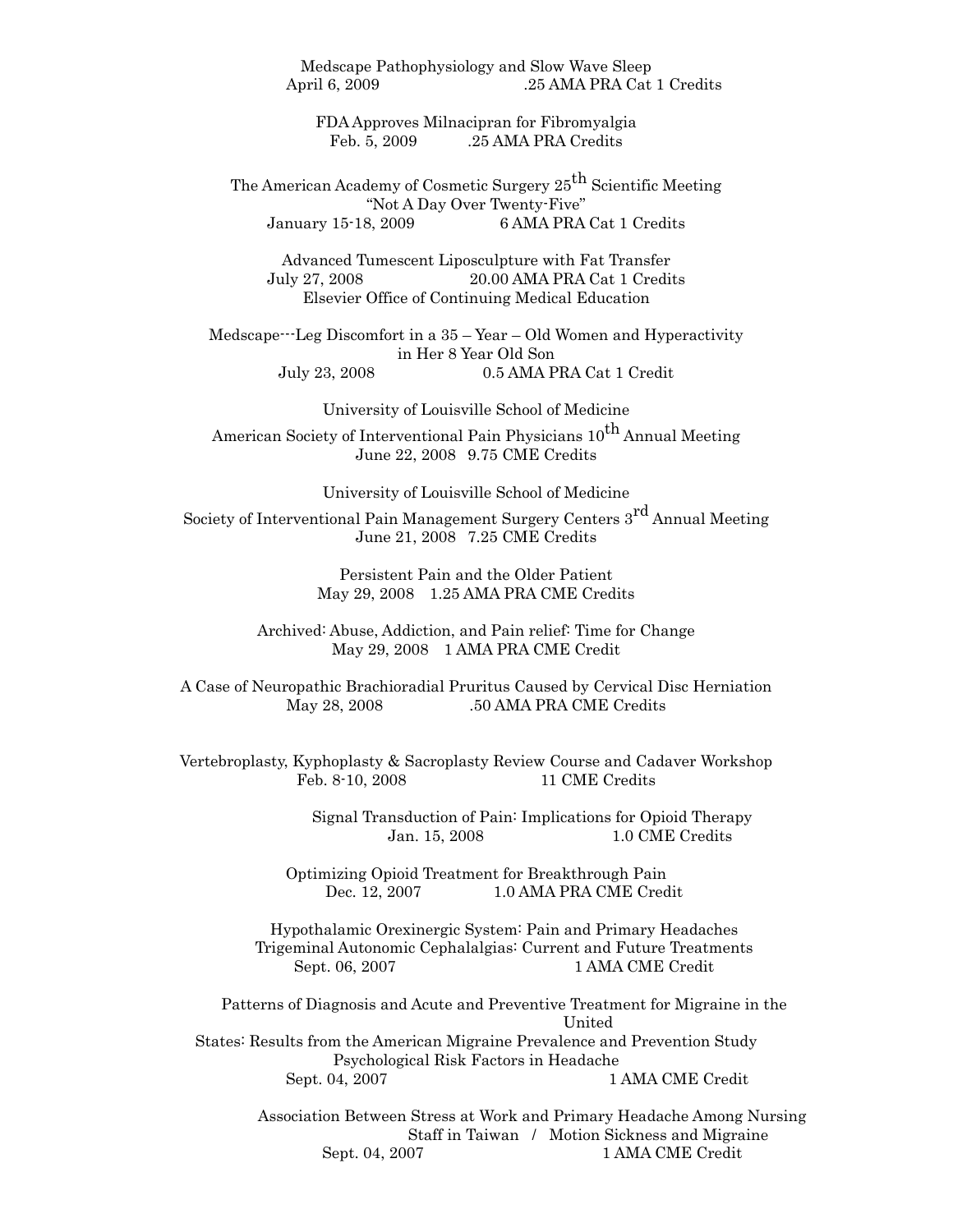University of Kentucky College of Medicine Pain in Cervical Dystonia Sept. 04, 2007 1 AMA PRA Credit

Emergency Department Management of Acute Migraine in Children in Canada: A Practice Variation Study / Airplane Descent Headaches Sept. 05, 2007 1 AMA CME Credit

Endometriosis is Associated With Prevalence of Comorbid Conditions in Migraine Predictors of Acute Treatment Response Among Patients With Cluster Headache Sept. 25, 2007 1 AMA CME Credit

University of Louisville

Society of Interventional Pain Management Surgery Centers 2nd Annual Meeting

American Society of Interventional Pain Physicians 9<sup>th</sup> Annual Meeting June 23-25, 2007 10.5 CME Credits

Advances in Opioid Analgesia: Maximizing Benefit While Minimizing Risk May 24, 2007, 2.0 AMA PRA Category 1 credits Thomson Professional Postgraduate Services

American Academy of Pain Medicine  $23^{rd}$  Annual Meeting-Highlights of American

Academy of Pain Medicine 23rd Annual Meeting March 26, 2007, 1.0 AMA PRA Cat 1 Credit Internet http://www.medscape.com

Chronic Paroxysmal Hemicranias March 6, 2007, 1.5 AMA PRA Cat 1 Credit Internet http://www.medscape.com

Making Sense of the Gadolinium Safety Issue: Report from the MRI Front March 8, 2007, 0.5 AMA PRA Cat 1 Credit Internet http://www.medscape.com

The Sinus, Allergy and Migraine Study / Hormonal Management of Migraine February 23, 2007, 1 Hr. AMA Cat 1 CME Credit American Headache Society

> Current Management of Co morbid Migraine and Epilepsy February 12, 2007, 2 AMA PRA Cat 1 Credit John Hopkins University School of Medicine

> > CONTINUUM- Headache 2006 January 24, 2007, 10 AMA PRA Cat 1 Credit American Academy of Neurology

Young Woman Evaluated for Headache and Facial Pain January 24, 2007, 2 AMA PRA Cat 1 Credit Pri-Med Institute

A 44 y/o Woman with Chronic Daily Headache January 24, 2007, 2 AMA PRA Cat 1 Credit Pri-Med Institute

Antiepileptic Drugs for the Treatment of Chronic and Episodic Cluster Headache: A Review Menstrual Tension- Type Headache: Evidence for Its Existence January 24, 2007, 1 AMA Cat 1 CME Credit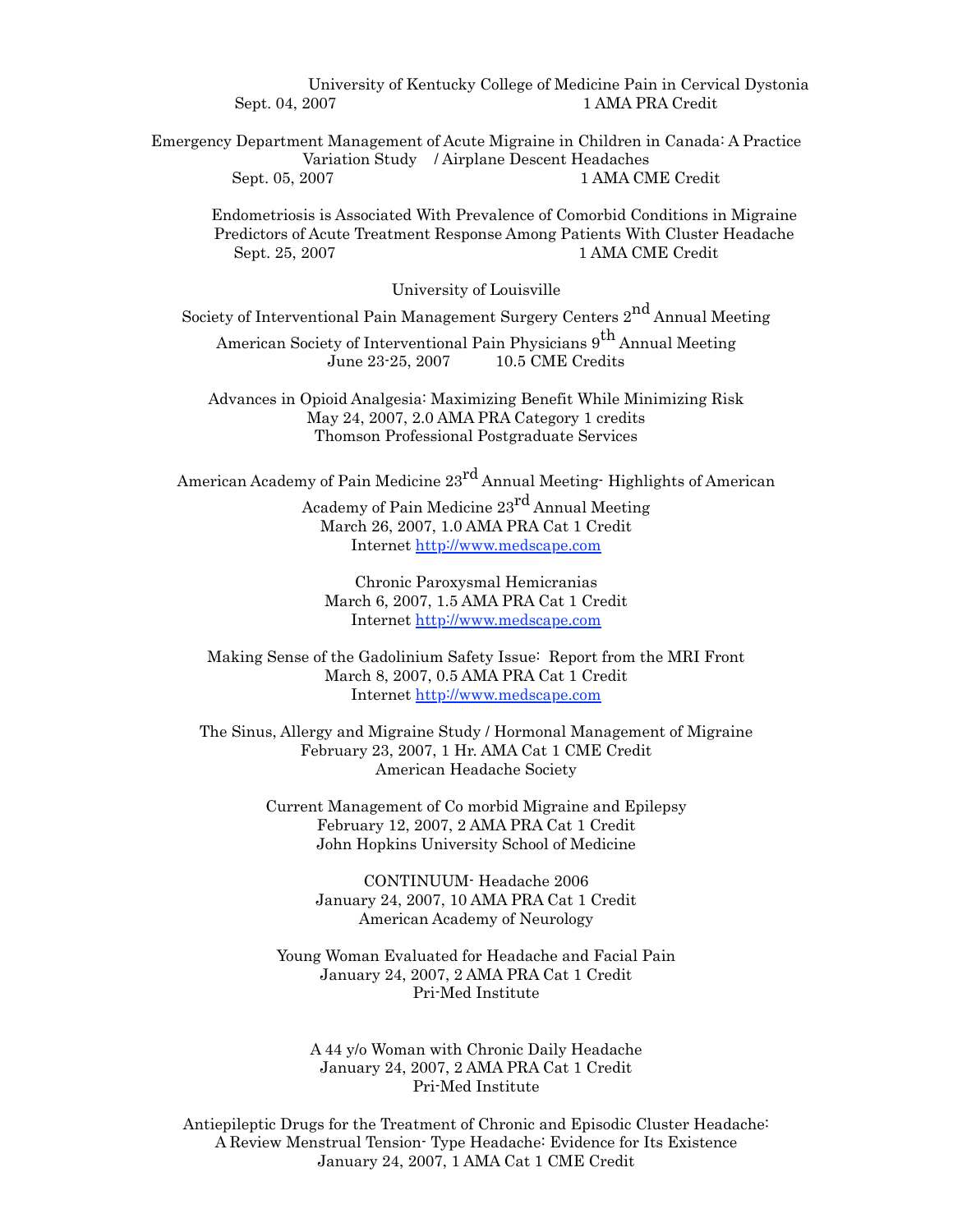Neurology Update: Educational Continuum On Chronic Daily Headache December 5, 2006, 2 AMA PRA Cat 1 Credit John Hopkins University School of Medicine

Prevention Strategies Reviewed for Women with Migraines January 23, 2007 0.25 AMA PRA Cat 1 Credit Internet<http://www.medscape.com>

Haloperidol Useful in Acute Treatment of Migraine January 23, 2007 0.25 AMA PRA Cat 1 Credit Internet<http://www.medscape.com>

35 y/o Male with "Sinus Headaches" January 23, 2007, 2 AMA PRA Cat 1 Credit Pri-Med Institute

Management of Migraine in Women Over the Life Cycle January 23, 2007, 2 AMA PRA Cat 1 Credit Pri-Med Institute

> Man with Migraine with Aura January 23, 2007, 2 AMA PRA Cat 1 Credit Pri-Med Institute

BONTA in Chronic Daily Headache/ Transformed Migraine January 17, 2007, 1.5 AMA Cat 1 CME University of Michigan Medical School

Update on Migraine Headache January 11, 2007, 1 AMA PRA Cat 1 Credit Cleveland Clinic Foundation Center for Continuing Education

Gastrokinetic Drug Improves Efficacy of Triptan Therapy for Migraines January 12, 2007, 0.25 AMA PRA Cat 1 Credit Internet http://www.medscape.com

> Migraine With Aura Tied to Unprovoked Seizures in Children January 12, 2007, 0.25 AMA PRA Cat 1 Credit Internet http://www.medscape.com

> > Emerging Concepts in Migraine Therapy January 9, 2007, 1 AMA PRA Cat 1 Credit Postgraduate Institute for Medicine

Treatment of Headaches in the ED With Lower Cervical Intramuscular Bupivicaine Injections: 1-Year Retrospective Review of 147 Patients January 9, 2007, 1 hour AMA Cat 1 CME American Headache Society

Prophylactic COX 2 Inhibitor: An End to the Yom Kippur Headache The Prophylactic Treatment of Chronic Daily Headache January 9, 2007, 1 hour AMA Cat 1 CME American Headache Society

> Current Classification of Chronic Daily Headache November 30, 2006, .5 AMA PRA Cat 1 Credit Annenberg Center for Health Sciences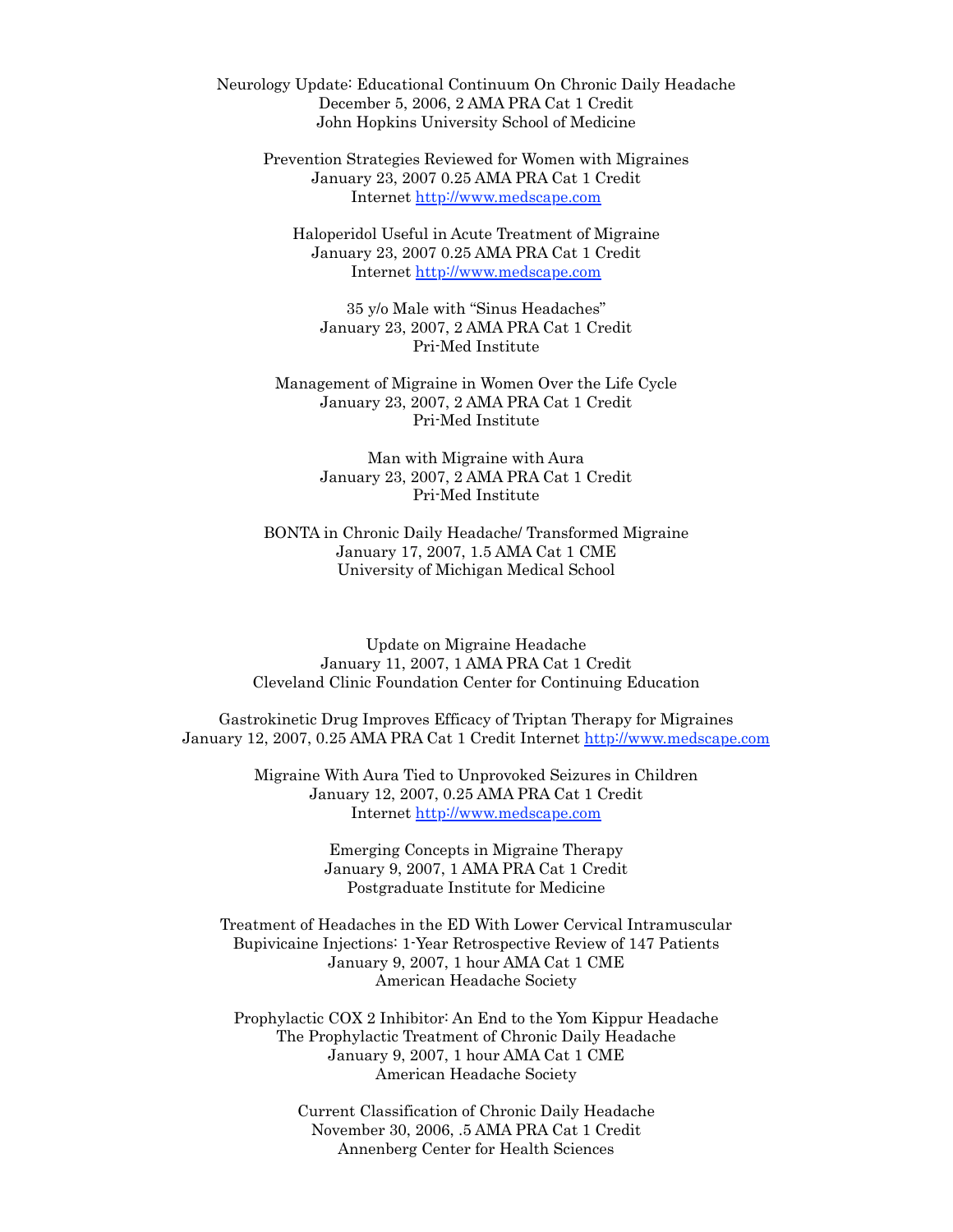Systemic and Local Treatments for Chronic Migraine: Efficacy, Safety and Tolerability Profiles November 30, 2006, .5 AMA PRA Cat 1 Credit Annenberg Center for Health Sciences

> Clinical Implications of Headache in Lacunar Stroke: Relevance of Site of Infarct Glossopharyngeal Neuralgia October 18, 2006, American Headache Society

A Clinical Trial of Trimethobenzamide/Diphenhydramine Versus Sumatriptan for Acute Migraines and The Prevalence and Impact of Migraine Headache in Bipolar Disorder: Results From the Canadian Community Health Survey October 18, 2006, American Headache Society

Persistent Idiopathic Facial Pain and Periodic Hypnic Migraine October 18, 2006, American Headache Society

Evolving Changes in the Chronic Pain Paradigm October 26, 2006, Internet http://www.medscape.com

ASIPP Comprehensive Pain Medicine Board Review Course August 5-9, 2006, 36 CME

When Alcohol Abuse Accompanies Bipolar Disorder March, 2006, Internet <http://www.medscape.com>

Runny Nose Headaches: Diagnosis Is the Key to Successful Treatment March, 2006, Internet http://www.medscape.com

Bupropion-SR, Sertraline, or Venlafaxine-XR after Failure of SSRIs for Depression March 2006, Internet http://www.medscape.com

> Medscape Current Perspectives in Insomnia, Volume 8 March 2006, Internet http://www.medscape.com

Cognitive Impairment in Amyotrophic Lateral Sclerosis March, 2006, Internet http://www.medscape.com

Advances in Restless Leg Syndrome April, 2006, Internet http://www.medscape.com

Current Perspectives in Insomnia, Volume 5 April, 2006, Internet <http://www.medscape.com>

FDA Safety Changes: Naprosyn/Anaprox and Other Prescription NSAID's April, 2006, Internet http://www.medscape.com

> Neurology Journal Online 66/6 March 2006, American Academy of Neurology

Gastric Stasis in Migraine May 2006, American Headache Society

Stroke and Chest Pain in Young People With Migraine May 2006, American Headache Society

"Benign" Imaging Abnormalities in Children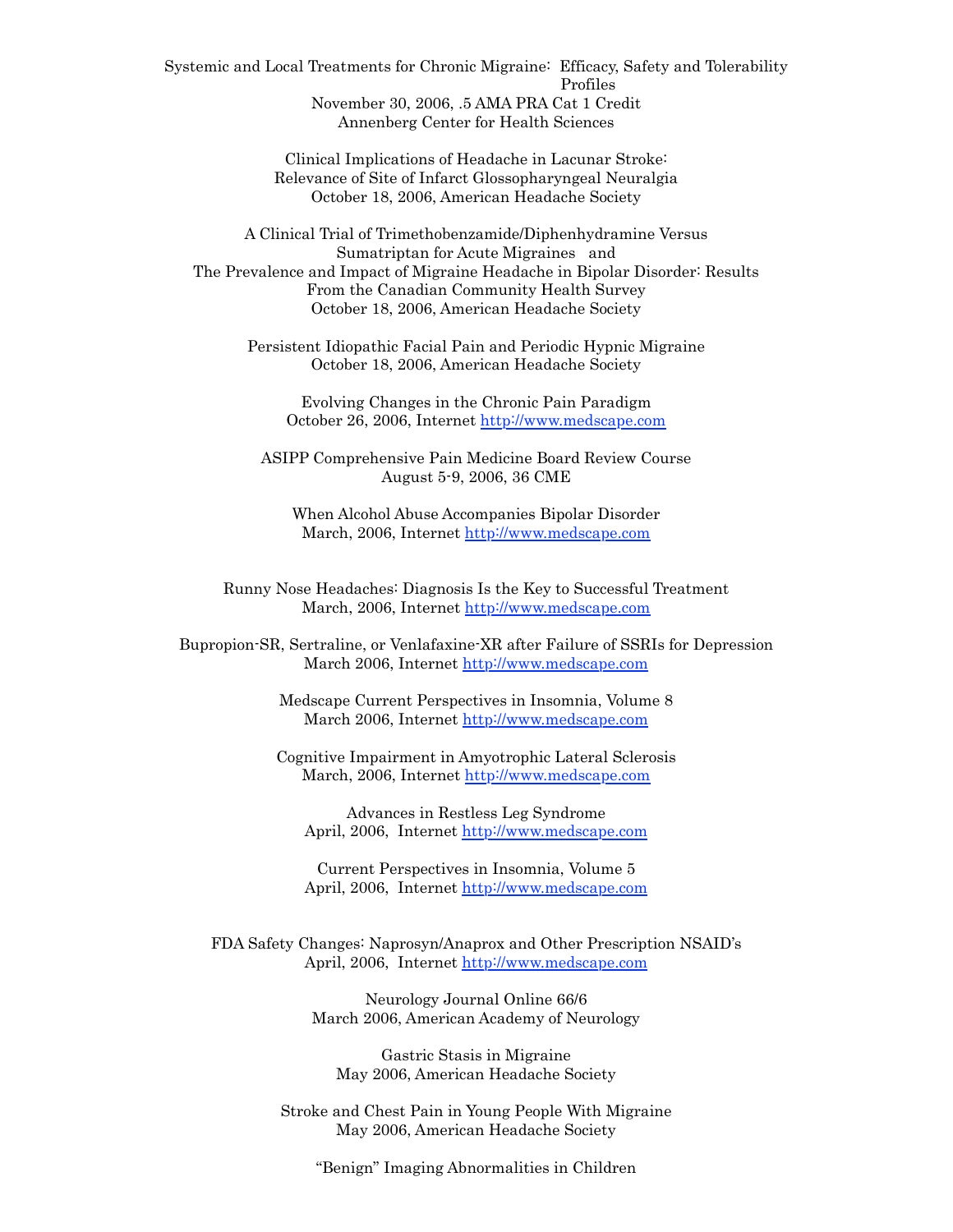May 2006, American Headache Society

Workplace Absenteeism and Aspects of Access to Health Care for Individuals With Migraine May 2006, American Headache Society

> The Scope of Breakthrough Pain in Clinical Practice June 2006, Boston University School of Medicine

Women's Health Update: Special Considerations with Menstrually Related Migraine June 2006, John Hopkins University

> Aphthous Ulceration July 2006, New England Journal of Medicine

Highlights of the 25<sup>th</sup> Annual Scientific Meeting of the American Pain Society July 2006, New England Journal of Medicine

> Challenging Perceptions in Chronic Pain March, 2006, Internet http://www.medscape.com

Maintenance Treatment of Major Depression in Old Age March, 2006, New England Journal of Medicine

The Cerebrospinal Venous System: Anatomy, Physiology and Clinical Implications March, 2006, Internet <http://www.medscape.com>

> Osteoarthritis of the Knee March, 2006, New England Journal of Medicine

The Diagnosis and Management of Restless Leg Syndrome March, 2006, Internet http://www.medscape.com

Chronic Daily Headache February, 2006, New England Journal of Medicine

Chronic Insomnia February, 2006, New England Journal of Medicine Neurology Journal Online- Neurology Issue 66/2 01/24/2006

February, 2006, American Academy of Neurology Cerebral Micro bleeds on MRI: Prevalence, Associations and Potential Clinical Implications Chronic Daily Headache in Adolescents

> Analgesic Overuse among Adolescent with Headache Antiplatelet Use after Intracerebral Hemorrhage Peri-ictal Lateralizing Signs in Children February 2006, American Academy of Neurology

Manifestations and Management of Chronic Insomnia February, 2006, Internet http://www.medscape.com

Opioids and Treatment of Chronic Pain: Understanding Pain Patterns and the Role for Rapid Onset Opioids, February 2006, Internet

Alcoholism and Pathways to Recovery: New Survey Results on Views and Treatment February 2006, Internet http://www.medscape.com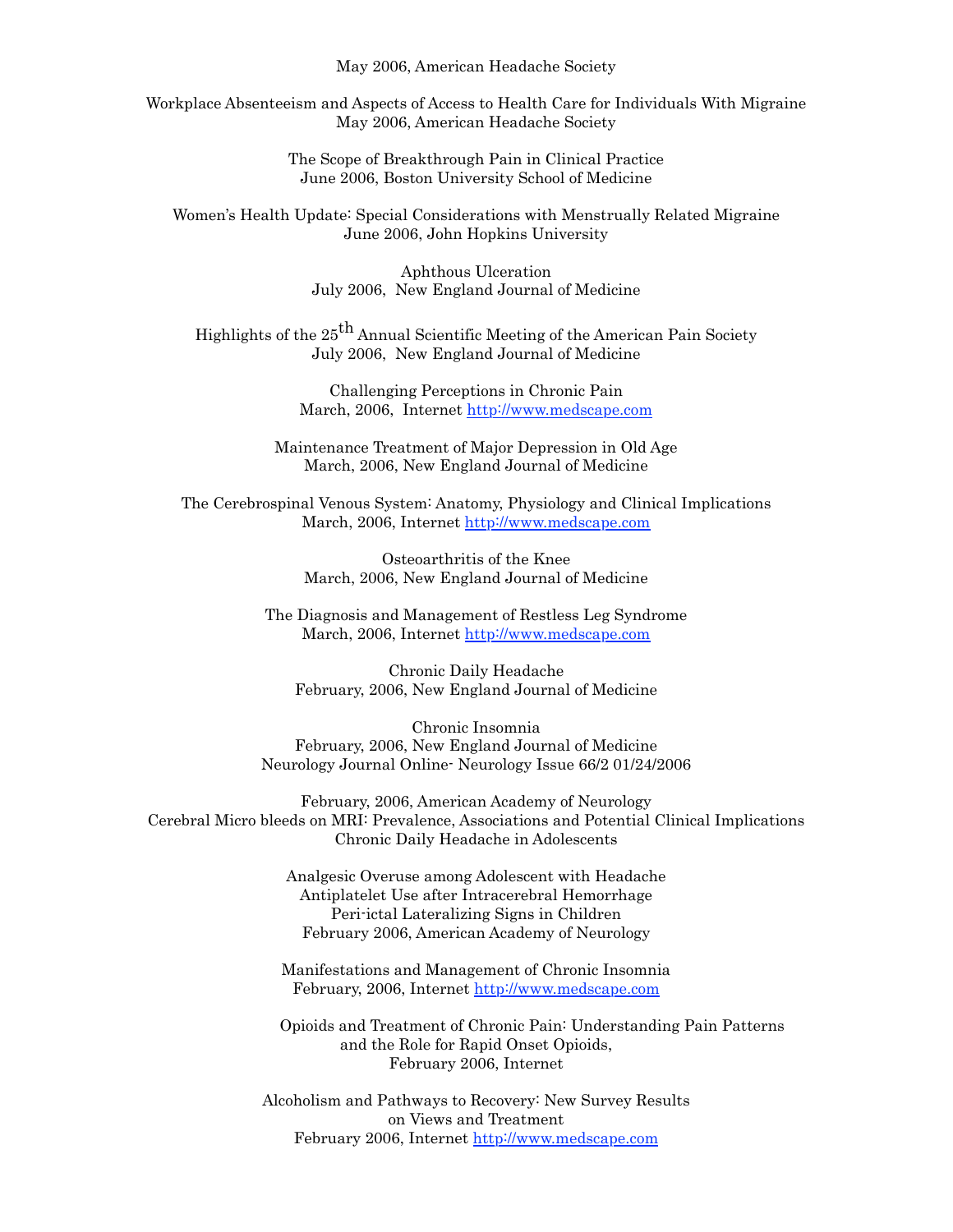Bone Scintigraphy May Identify Back Pain Patients Who May Benefit From Facet Joint Injections February 2006, Internet http://www.medscape.com

Malpractice Claims: Effects & Responses January 2006, LAMMICO

Fentanyl Patches May Be Helpful for Strong-Opioid Naïve Patients with Chronic Low Back Pain January 2006, Internet http://www.medscape.com

Use of Buprenorphine in the Pharmacologic management of Opioid Dependence January, 2006, American Academy of Addiction Psychiatry

> Surgeon General's Report on the Stigma of Mental Illness: Have We Made Progress? January, 2006, CME Outfitters, LLC

Novel Approaches to the Understanding and Treatment of Neuropathic Pain January, 2006, American Academy of Pain Medicine

> Perspectives on Insomnia in the New Millennium January, 2006, University of Wisconsin

Women with Migraine: Effective Strategies for Positive Outcomes January, 2006, Thomson Professional Postgraduate Services

Reducing the Public Health Burden of Herpes Zoster and Postherpetic Neuralgia January, 2006, Skimmed, LLC

Pain Management: Beyond the Basics: Intrathecal Drug Delivery January, 2006, Internet<http://www.medscape.com>

Highlights of the  $21^{st}$  Annual Meeting of the American Academy of Pain Medicine January, 2006, Internet<http://www.medscape.com>

> American Academy of Neurology  $57<sup>th</sup>$  Annual Meeting-Neuroimaging and Pain Management January, 2006, Internet http://www.medscape.com

Targeting Multiple Mechanisms in Migraine: New Advances in Acute Care January, 2006, Scienta Healthcare Education

> Medtronic Implantable Pain Therapies Program October, 2005, Denver CO

> > ASIPP  $7^{th}$  Annual Meeting April, 2005, New Orleans, LA

Interventional Pain Management Workshop May 2005, Peabody, MA

ASIPP Lumbar, Thoracic, Cervical Spinal Injection Workshop November 2004, Memphis, TN